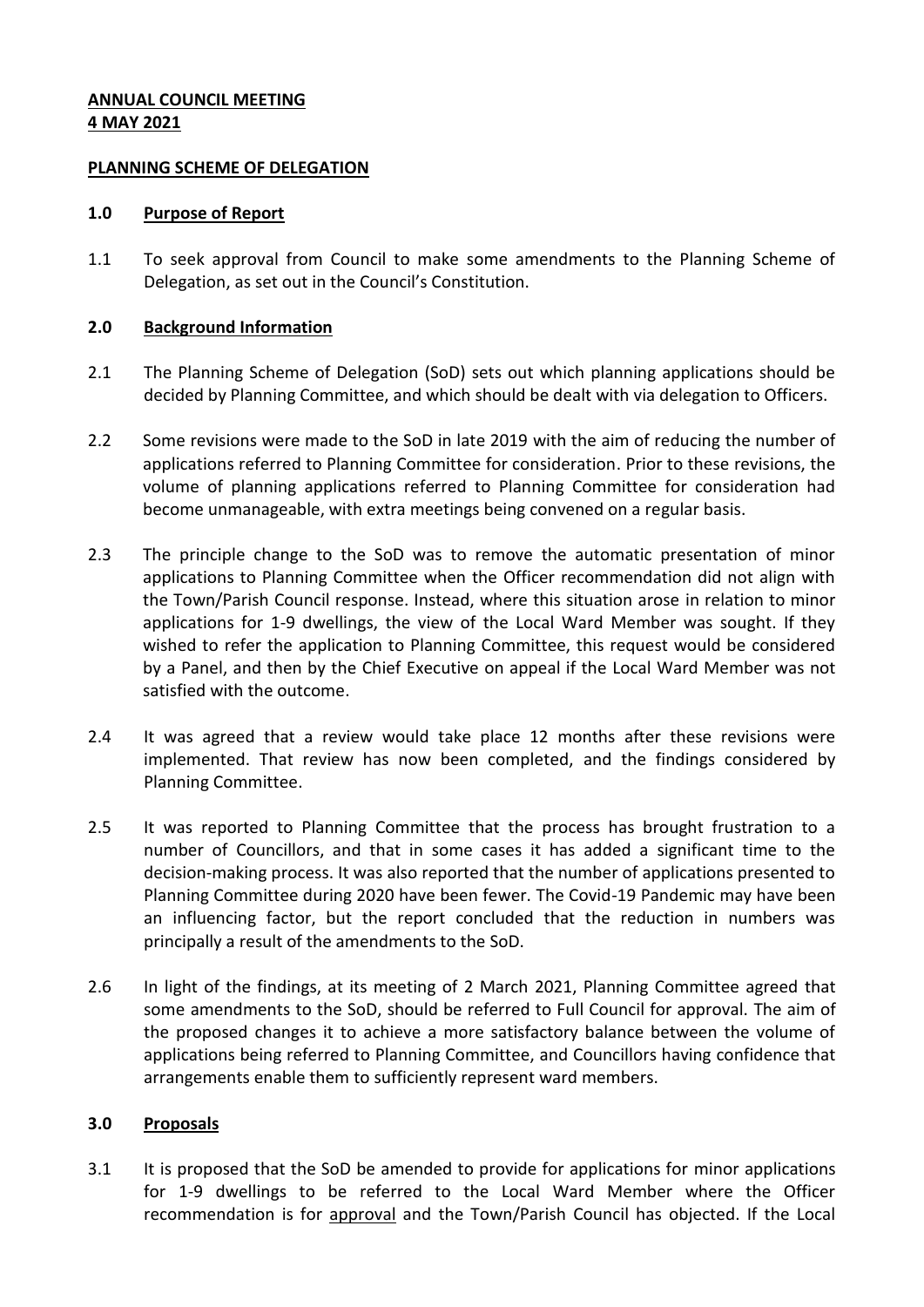Ward Member requests it, the matter will be referred to Planning Committee for determination. Where the Officer recommendation is for refusal and the Town/Parish Council has objected, it is considered that, because the statutory right of appeal is available to applicants, the ability to refer to Planning Committee is not needed.

- 3.2 It is also proposed that the SoD be amended to state that:
	- any Local Ward Member referrals include a statement outlining material planning reasons for the application to be considered by Planning Committee, and
	- a list of related Development Plan policies and national planning policies.
- 3.3 In relation to the above, training and advice will be made available to Councillors, in order to assist them in effectively representing their constituents.
- 3.4 A few matters in the SoD would benefit from clarification. It is therefore proposed to make some further minor amendments at this time. These include clarification that the following matters are delegated to Officers: -
	- Minor drafting amendments to conditions or reasons for refusal following decision by Committee. This is to ensure conditions meet statutory the tests for being imposed, or provide precise and robust reasons for refusal using the appropriate technical terminology,
	- Amendments to the Non-Designated Heritage Asset list (once adopted)
	- Applications submitted by the Council for an extension or other alteration affecting its housing stock
	- Refusals for major applications as a result of a statutory consultee objecting, when the Town or Parish Council support the proposal
- 3.5 The proposed drafting amendments are set out in the **Appendix** to this report.

# **4.0 Financial Implications (FIN21-22/3086)**

4.1 There are no direct financial implications arising from this report.

# **5.0 RECOMMENDATION**

# **That the amendments to the Planning Scheme of Delegation set out in the Appendix to the report be approved.**

### Background Papers

Report to Planning Committee 2 March 2021 – [https://democracy.newark](https://democracy.newark-sherwooddc.gov.uk/documents/s10159/Review%20of%20the%20Scheme%20of%20Delegation%20v2.pdf)[sherwooddc.gov.uk/documents/s10159/Review%20of%20the%20Scheme%20of%20Delegation%2](https://democracy.newark-sherwooddc.gov.uk/documents/s10159/Review%20of%20the%20Scheme%20of%20Delegation%20v2.pdf) [0v2.pdf](https://democracy.newark-sherwooddc.gov.uk/documents/s10159/Review%20of%20the%20Scheme%20of%20Delegation%20v2.pdf) [https://democracy.newark](https://democracy.newark-sherwooddc.gov.uk/documents/s10160/Review%20of%20Scheme%20of%20Delegation%20-%20Appendix%201.pdf)[sherwooddc.gov.uk/documents/s10160/Review%20of%20Scheme%20of%20Delegation%20-](https://democracy.newark-sherwooddc.gov.uk/documents/s10160/Review%20of%20Scheme%20of%20Delegation%20-%20Appendix%201.pdf) [%20Appendix%201.pdf](https://democracy.newark-sherwooddc.gov.uk/documents/s10160/Review%20of%20Scheme%20of%20Delegation%20-%20Appendix%201.pdf)